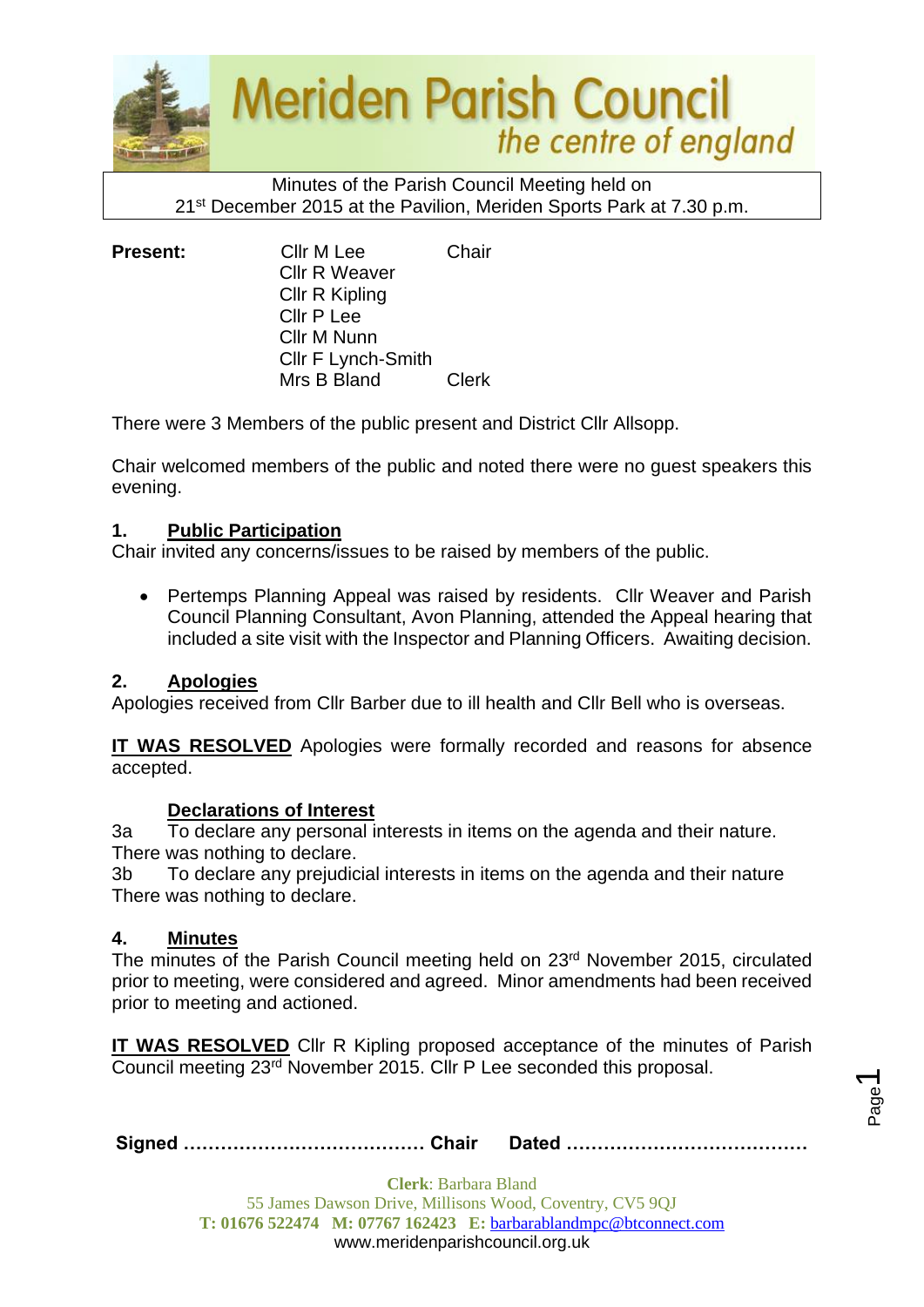

# **5. Finance**

# 5.1 Approve December Payments

Members received payments for Parish Council and Sports Park for approval. The Clerk advised additional item added to Parish Council payments due to late receipt of invoice. Members considered Clerk's actions in emailing contractors reminding of invoice payment date. Cllr Haque advised that this is not good use of time and therefore no further reminders should be made; i.e. it is up to contractors to note meeting dates and ensure their invoices are presented timely for payment process. Any late invoices wait until the following month for payment. This was seconded by Cllr P Lee and agreed by Members.

**IT WAS RESOLVED** The Clerk will no longer send out contractor reminders to receive invoices to meet payment dates as recommended by Cllrs Haque and P Lee above. Cllr Kipling proposed approval of December payments of £5,719.88 for Parish Council and £3,927.80 for Sports Park, seconded by Cllr P Lee.

# 5.3 Precept 2015-16

Further to Clerk's action, a revised precept base rate and indicative budget to include 3% uplift as agreed and resolved under agenda item 5.3 of full Council meeting held on 23rd November 2015 agenda, was presented to Members.

To confirm: Based on indicative 2016-17 figures confirmed by SMBC, a 3% increase to be applied comprising a 1.0344 (1.03) pence increase = £35.51/Band D dwelling.

**IT WAS RESOLVED** Members unanimously approved the revised calculation as presented above. The Clerk will complete paperwork and forward to SMBC Corporate Finance team for April 2016 payment.

# 5.3 Budget 2016-17

Cllr Weaver advised that the tender process had concluded; it had been a useful day with contractors presenting their bids. All contracts had been awarded as per the strictly private and confidential contract schedule circulated to Members, with the exception of Contract 2 Specialist Works that requires more investigation by Sports Park Directors and Contract 9 that has been withdrawn to revise service delivery and specific sporting activities for targeted groups of local children, young people and adults. A funding application to Sport England is currently being put together to provide additional opportunities for targeted sessions.

Cllr P Lee recorded thanks to the shortlisting committee comprising Cllrs Weaver, Barber and the Clerk who have provided a robust tender process and contract awards for 3 years in the first instance with a 2 year extension subject to satisfactory performance and service delivery. Cllr Weaver thanked Members and advised that the Contractors worked well together with respect for one another's strengths.

|--|--|

Page  $\boldsymbol{\sim}$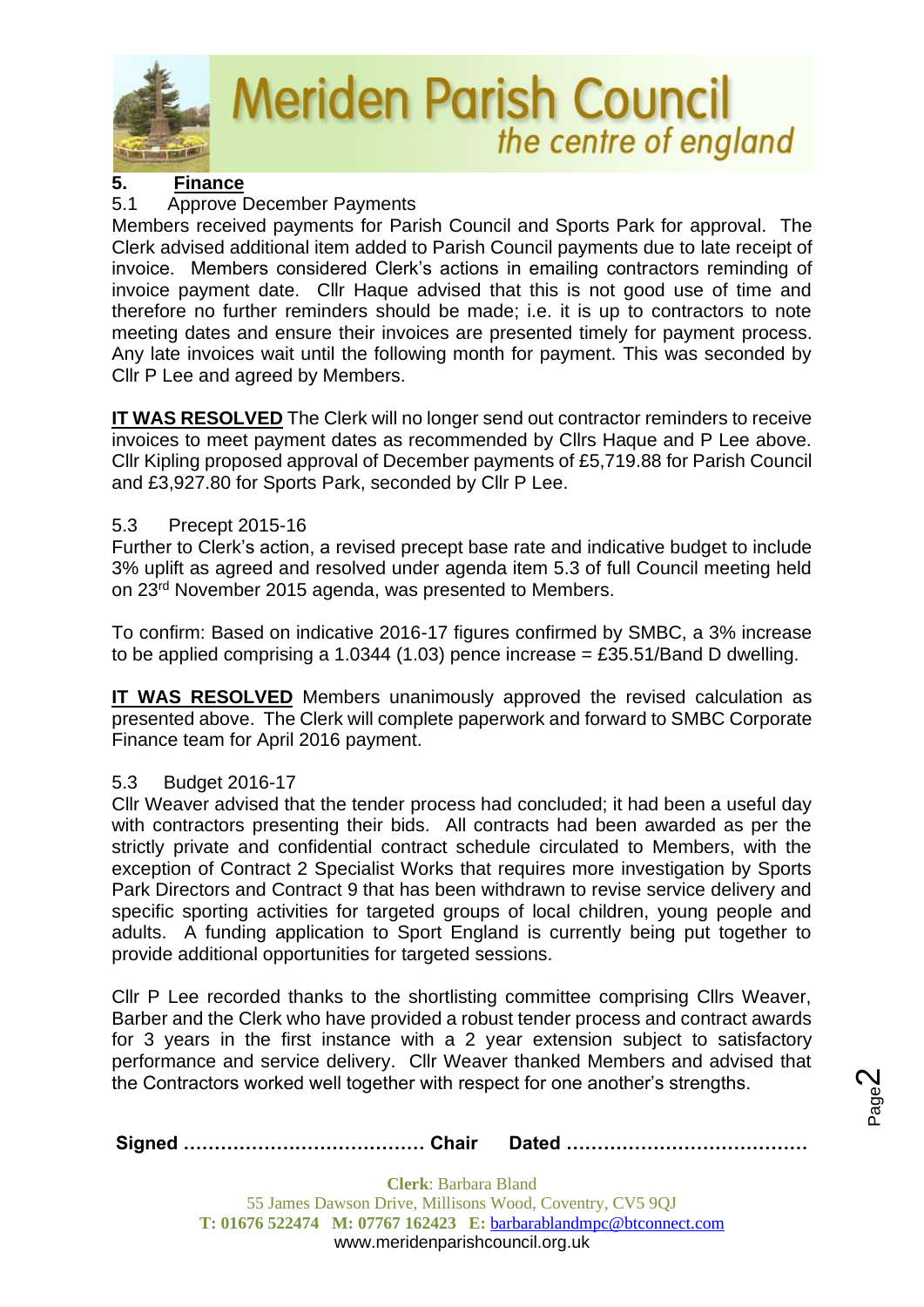

The budget process will commence early January.

**IT WAS RESOLVED** Members unanimously approved the Contract Awards schedule and formally recorded their thanks to the Tender Shortlisting Committee.

**Action**: The Clerk to commence the budget process for Parish Council.

#### **6. Progress Reports**

Members requested that consideration of quarterly progress reporting be deferred to next meeting.

6.1 Village Hall Management Committee Nothing to report.

6.2 War Memorials

Nothing to report.

#### 6.3 Meriden Pool

Cllr Haque advised of rodent infestation and SMBC's email to the Clerk regarding a quotation for pest control officers to deal with the problem. Further discussion by Members confirmed that the Pool is the responsibility of SMBC and as such any cost incurred for environmental health for rodent removal remains the responsibility of SMBC.

**IT WAS RESOLVED** Members approved any cost implication for rodent removal from Meriden Pool will be the responsibility of SMBC. The Clerk will liaise with SMBC officers.

#### 6.4 Allotments

Cllr Weaver advised that she and the Clerk had carried out an inspection on Saturday 28<sup>th</sup> November with photographs being taken of areas that attention by allotment holders as well as Taylor Wimpey. Letters will be sent to allotment holders in New Year advising of tenancy agreement conditions and requesting a tidy up.

**Action**: Clerk to write to Allotment holders reminding of conditions of tenancy and to remove all rubbish and debris together with clearing of pathway.

6.5 Footpaths/Forum

Nothing to report.

#### 6.6 Quarries Liaison Group

Cllr Weaver reported that a meeting was held on 14th December 2015. All very positive with the MD of Beechwood, the applicant of new Biodiversity composting operation, attending to update the forum on planning application and take any questions

**Signed ………………………………… Chair Dated …………………………………**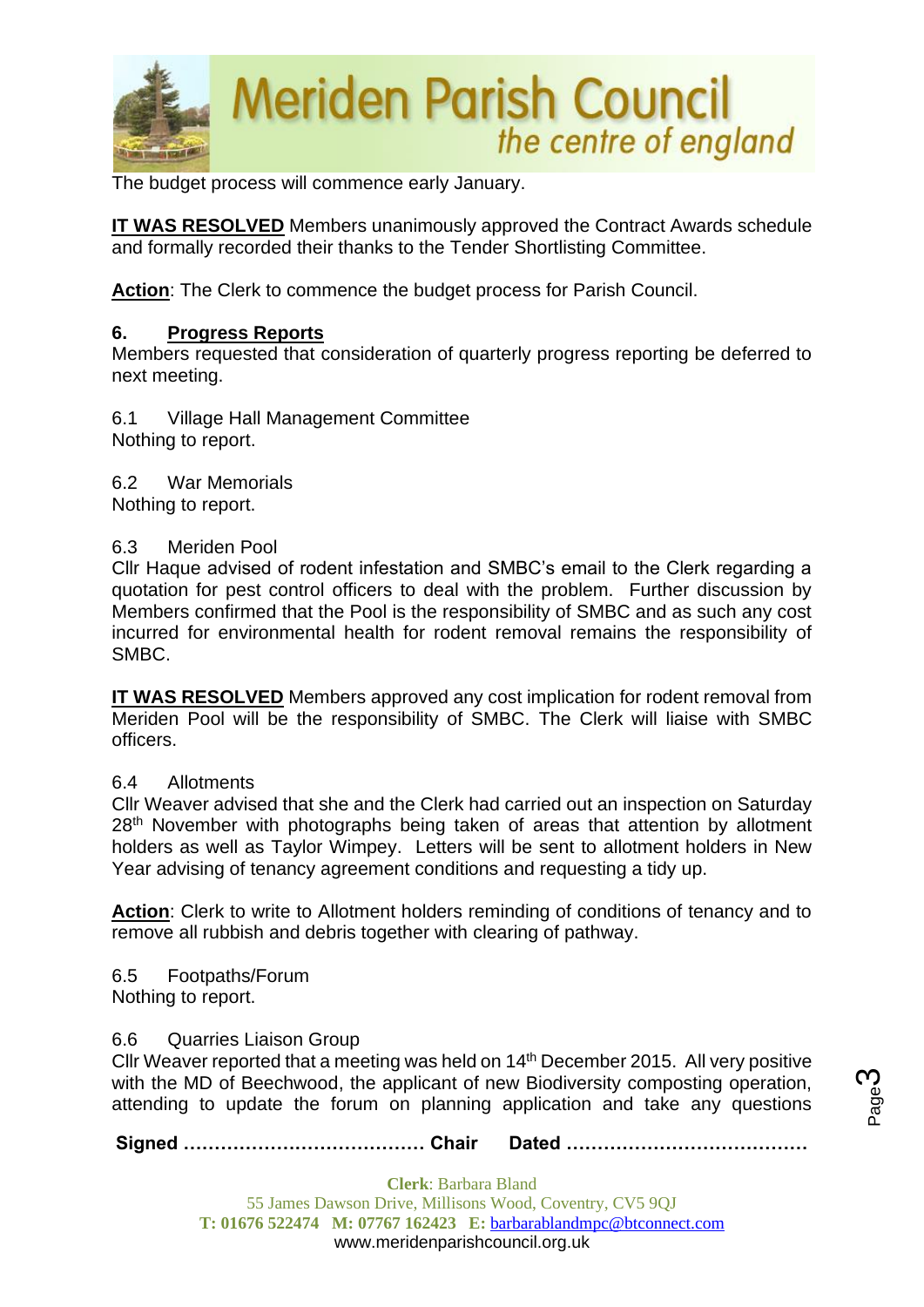

regarding concerns. Moody are increasing their recycling activities under planning approval granted in January 2014; however there are no conditions attached to this planning approval restricting lorry movements and routing agreement.

Action: The Clerk to write a formal letter of complaint to Planning regarding the noninclusion of transport conditions within this latest planning approval for variation of conditions.

Cllr Haque raised her concerns regarding the condition of roads in and around Meriden Quarry which are starting to break up; she has personally received 2 bullet holes to windscreen from flying stones lying on highway.

Cllr Weaver added that she has counted 5 lorries all un-sheeted and this continues to be the case without any enforcement by operators or police.

**Action:** The Clerk to liaise with police team and advise of situation.

Cllr Weaver stated that there is a willingness by Operators to work with Meriden and Hampton PCs to reduce HGV traffic through villages and also to ensure that the road sweepers are deployed to maintain the highways to a good standard with operators sharing the cost of highway maintenance.

Cllr Kipling raised his concerns regarding possible diversion of HGVs with the closure of Berkswell Road for resurfacing in January 2016.

**Action**: Cllr Allsopp will look into Berkswell Road closure, notification to Heart of England Club, households and diversion of traffic.

# 6.7 Solihull Area Committee

The next meeting is 21<sup>st</sup> January 2016. Cllr Weaver and Cllr Brown, Chair of Committee have met with Nick Page, Chief Executive of SMBC, regarding planning notifications, community infrastructure levy (CIL) and regular meetings with Town and Parish Councils to talk through their issues.

6.8 Tree Wardens & TPO List Nothing to report.

6.9 Community Surgeries

The Clerk reported that there were no attendees at December's surgery.

6.10 Community Speed Watch

Cllr Weaver stated that new dates are waiting to be set with WPC Smith.

**Action**: Cllr Barber to follow up.

**Signed ………………………………… Chair Dated …………………………………**

**Clerk**: Barbara Bland 55 James Dawson Drive, Millisons Wood, Coventry, CV5 9QJ **T: 01676 522474 M: 07767 162423 E:** [barbarablandmpc@btconnect.com](mailto:barbarablandmpc@btconnect.com) www.meridenparishcouncil.org.uk

Page 4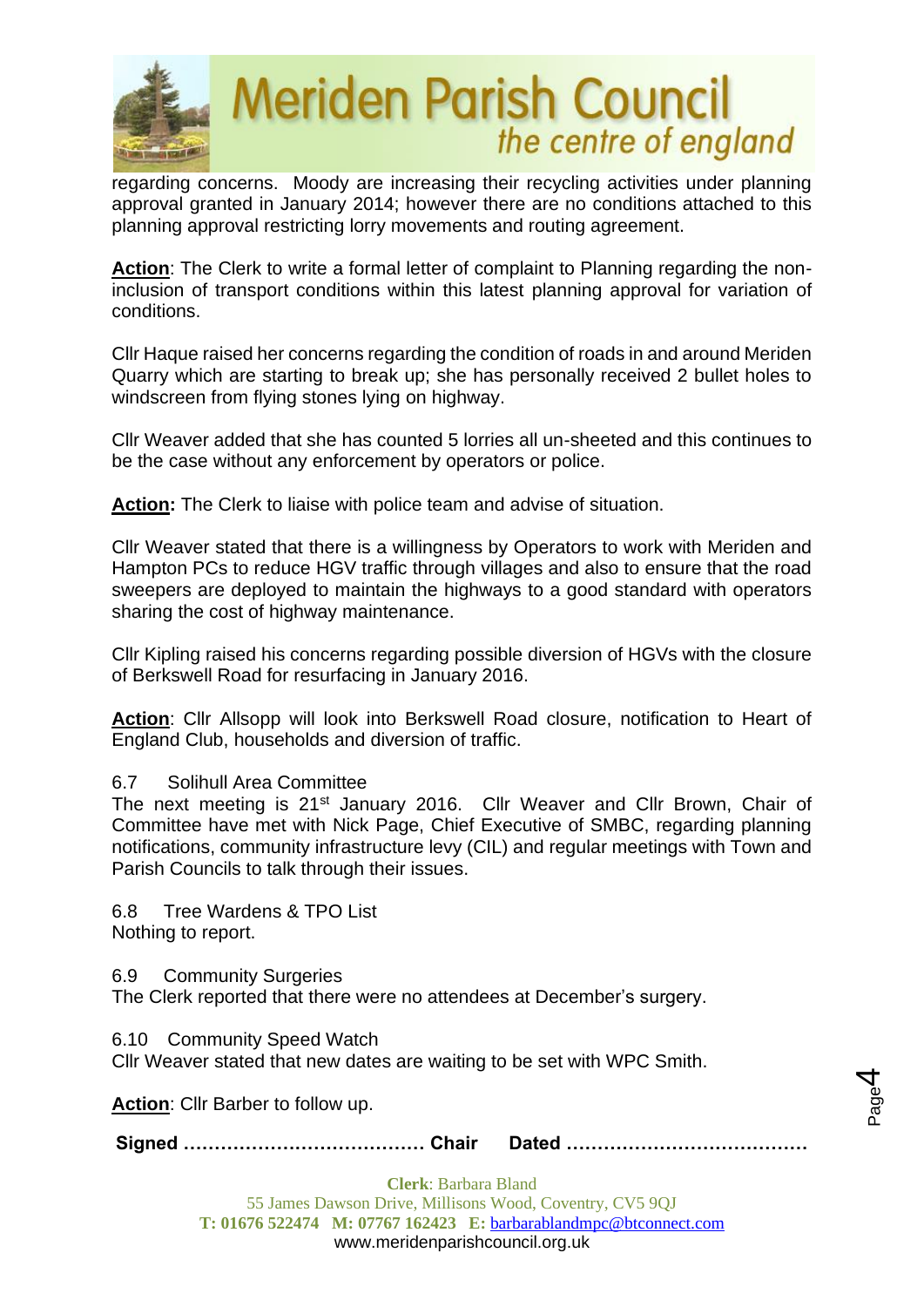

6.11 Meriden Sports Park (quarterly summary only)

Nothing to report. The next quarterly update will be provided at January's meeting.

# **7. Clerk's Report**

The Clerk's actions were circulated prior to meeting and reflect items of agenda.

# **8. District and Ward Councillor Reports**

Nothing to report.

# **9. Correspondence & Communication**

- Ian Geddes 2geedesign notification of retirement at end March and the need to look for new website management company. Cllr P Lee suggested contact be made with local colleges to source interested providers for new website set up and management. Meanwhile the Chair will explore interest with Cheeky Frog and the Clerk will explore interest with Real Point who currently provides IT support. **Action**: The Chair to contact Cheeky Frog and the Clerk to contact Real Point.
- Warwickshire Minerals consultation with external consultation period extended to 4th January 2016. **Action**: Cllr Kipling to read and prepare response to meet deadline on behalf of Parish Council.
- Local Plan Review consultation; appendices F & G of specific interest to Meriden regarding identified development sites. This is critical for Meriden to make representation and have their comments recorded. The Clerk advised that she has spoken to Maurice Barlow, Senior Spatial Planning Officer, who is liaising with Cllr Ian Courts, Deputy Leader and Cabinet Portfolio Holder for Managed Growth, to attend Parish Council Development Day on 9<sup>th</sup> January 2016. Members to bring their comments to the meeting. **Action**: The Clerk to electronically circulate copies of documents to Members once downloaded in PDF formats.
- Green Belt Review Policy documents Cllr Weaver will read and respond on behalf of Parish Council.
- HS2 Update on Materials. Cllr Weaver has been part of SMBC working party and looked at comments. Cllr Allsopp suggested consulting with Berkswell and Balsall Common as Cllr Lloyd has made representations on what is and what is not worth consulting on and not being a lone voice for mitigation.

# **10. Meriden Village Matters**

10.1 Library Update Nothing to report.

10.2 Village Commemoration WW1

Nothing to report. The next meeting will be held in January.

**Signed ………………………………… Chair Dated …………………………………**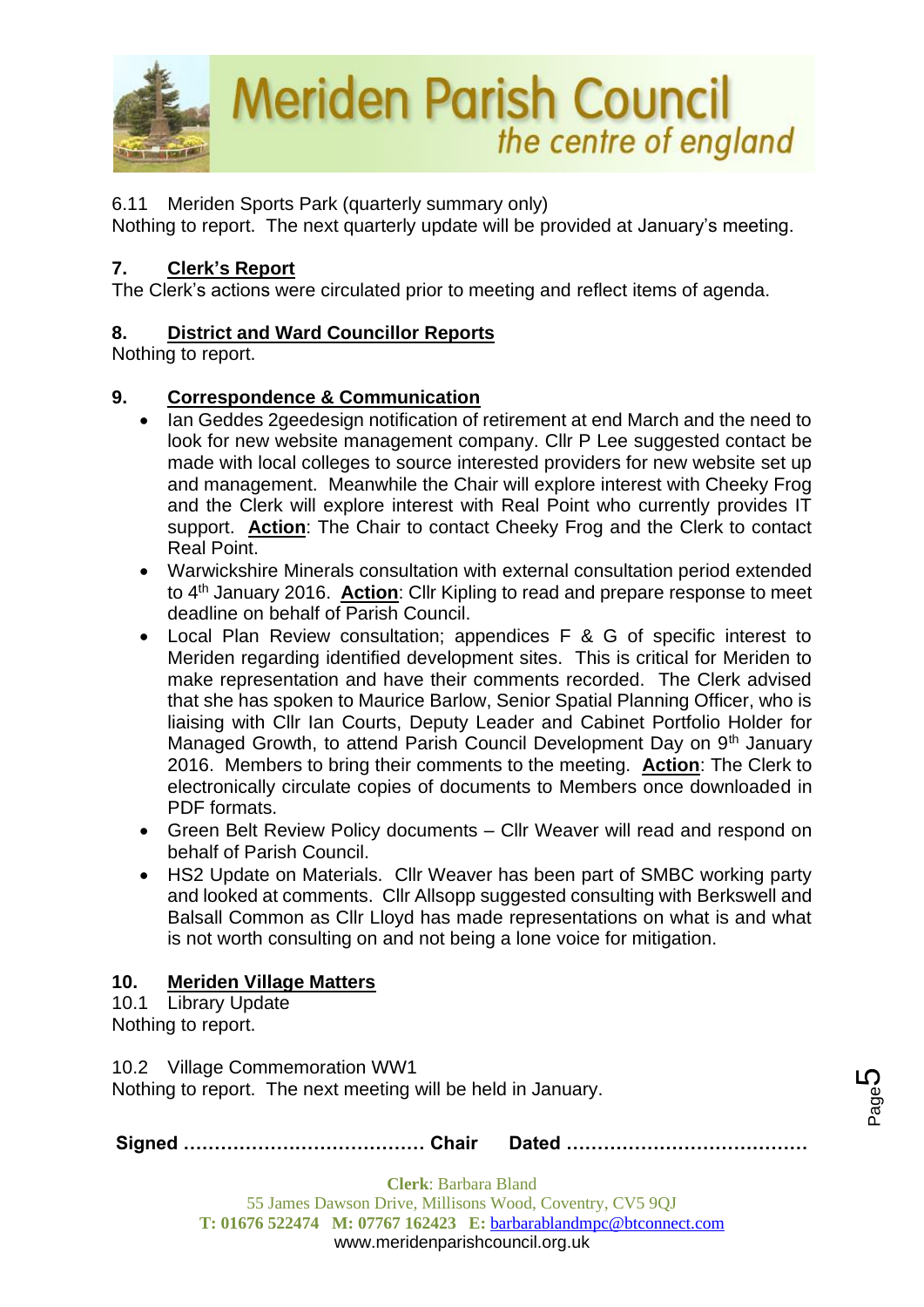

10.3 Meriden Gate Nothing to report.

# 10.4 Taylor Wimpey (Transfer of Allotments)

The Clerk advised that residents have raised concerns regarding the non-planting of hedgerow instatement programme of works. Members requested the Clerk write a formal letter of complaint to Solihull Planning.

**Action:** The Clerk to write a letter of complaint to SMBC Planning.

# 10.5 Highways

Cllr Kipling raised concerns regarding HGVs using Berkswell Road. The matter is to be referred to Bruce Brant to further earlier requests regarding potholes, broken curbs/verges, surface breaking and a pedestrian footpath.

**Action**: The Clerk to raise the issues with Bruce Brant.

# 10.6 Land Registry & Ownership

The Clerk reported that land being encroached upon residents of Main Road is a private land matter with the landowner. Cllr Allsopp reported that this has been the case for a long time and SMBC are aware of the situation but no action has been taken to date. Cllr Allsopp further reported that a peppercorn rental is paid to the landowner to retain land being used for extended gardens. Cllr Allsopp will check into this and provide an update.

**Action**: Cllr Allsopp to investigate with SMBC officers.

# 10.7 Public Convenience Site Transfer

The Clerk reported that the latest Solicitor communication is that Solihull MBC will not agree to the amendments to the letter requesting a 50/50 split for site demolition in the event of the War Memorial site being handed back to SMBC. They state, "Unfortunately, I am unable to agree to the changes put forward in the revised letter attached to your email. The use of the land as a memorial would be entirely your client's decision, as landowner. The Council did not contribute to the demolition costs of the public conveniences (as per the Transfer dated 12th September 2005) nor did the Council contribute to the cost of the memorial or were they party to the decision to change the use of the land for the memorial. The position with regards to any transfer back to the Council should remain at your client's cost, again as per the Transfer dated 12th September 2005."

Members considered this latest communication and agree that it is unlikely this site will ever not be a "dedicated War Memorial Site known as Memorial Approach". On that basis full approval was given the matter to be brought to conclusion as per the

Page ပ

**Signed ………………………………… Chair Dated …………………………………**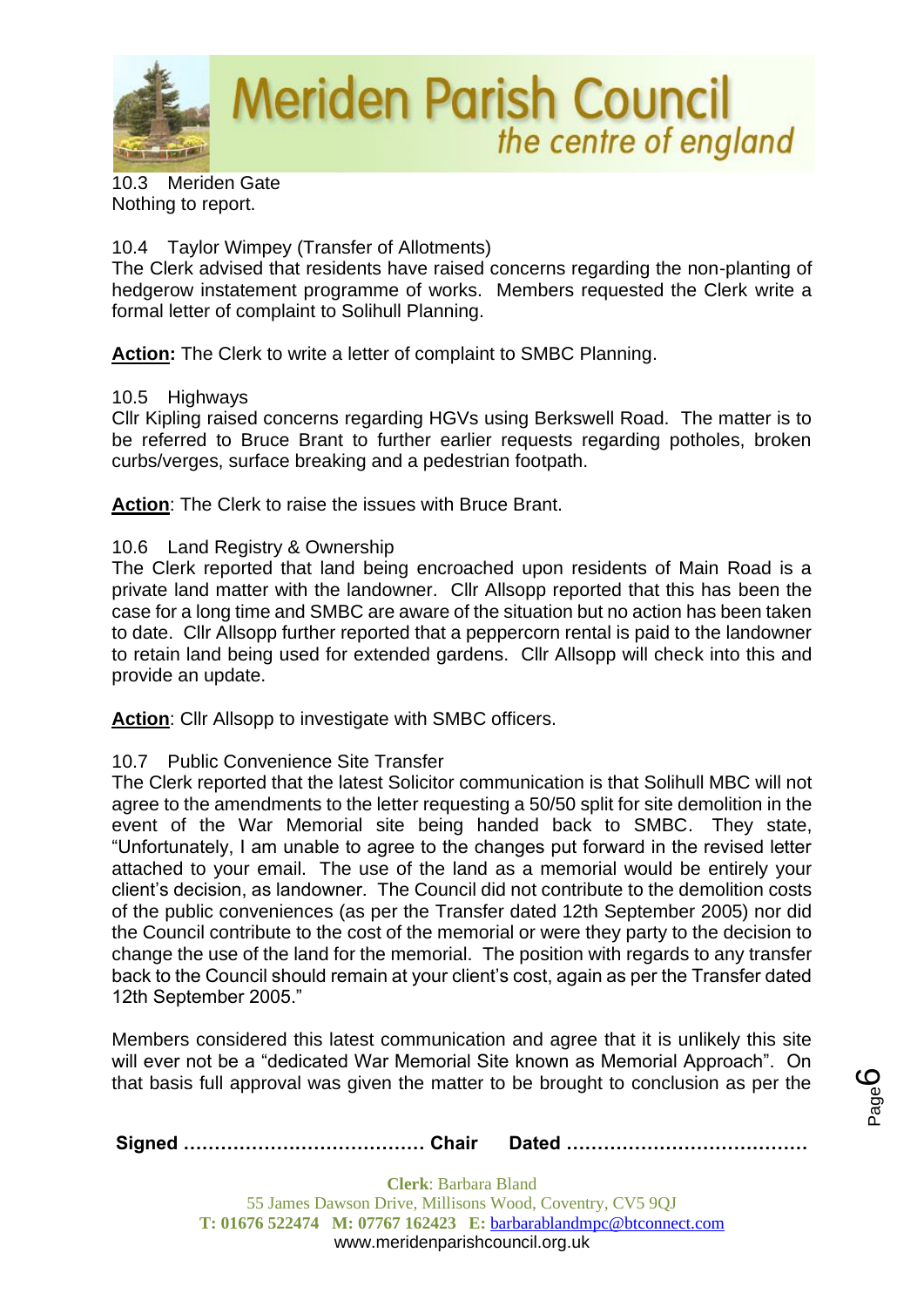

proposed side letter to sit alongside the Transfer Document dated 12th September 2005.

**IT WAS RESOLVED** Members approved the side letter and requested the Clerk to instruct Wright Hassall to conclude the matter on behalf of Meriden Parish Council.

10.8 Solihull Neighbourhoods in Bloom & Heart of England in Bloom 2016 Nothing to report. 10.9 Litter Nothing to report.

10.10 Co-Op Nothing to report.

10.11 Mobile Mast Update Nothing to report.

10.12 Local Council Award Scheme

Nothing to report. This item will be discussed and reviewed at Parish Council Development Day on 9<sup>th</sup> January 2016.

10.13 Meriden Volunteers for Cancer Research

Cllr Weaver advised this group has asked what the Parish Council are doing as a community commemoration event to mark the Queen's 90<sup>th</sup> Birthday? Also that Rev Lilley will be putting a letter to the Parish Council as the Church is keen to get involved. Cllr P Lee reported that Alan Lole wanted to do something too in June 2016. Members suggested could this be a project for the Bloomer's Group to undertake for their colour scheme? The Fun Day event on the Village Green, whilst excellent community participation, with something like this there would be increased risk as roads are not closed and additional numbers attending are likely with Parish Council underwriting liability. The Sports Park would be an ideal venue for a community themed commemorative event. Cllr P Lee stated that the Queen's actual Birthday is 21<sup>st</sup> April, not June. Members discussed the practicalities of hosting an event and due to resource issues did not feel able to take on the organisation totally; however they would 100% support and provide what resources are available to local community groups to get a commemorative community event organised. Cllr Weaver concluded that the Parish Council will support as much as it is able to anyone who wishes to take on the organisation of a community event.

**Action**: Cllr Weaver will contact Cancer Research Volunteers and share outcome.

# **11. Solihull Partnership Forum**

Cllr Weaver advised she and the Clerk attended a briefing from SMBC Neighbourhood Planning team with presentations from Hampton PC, who have completed their plan,

Page  $\blacktriangleright$ 

**Signed ………………………………… Chair Dated …………………………………**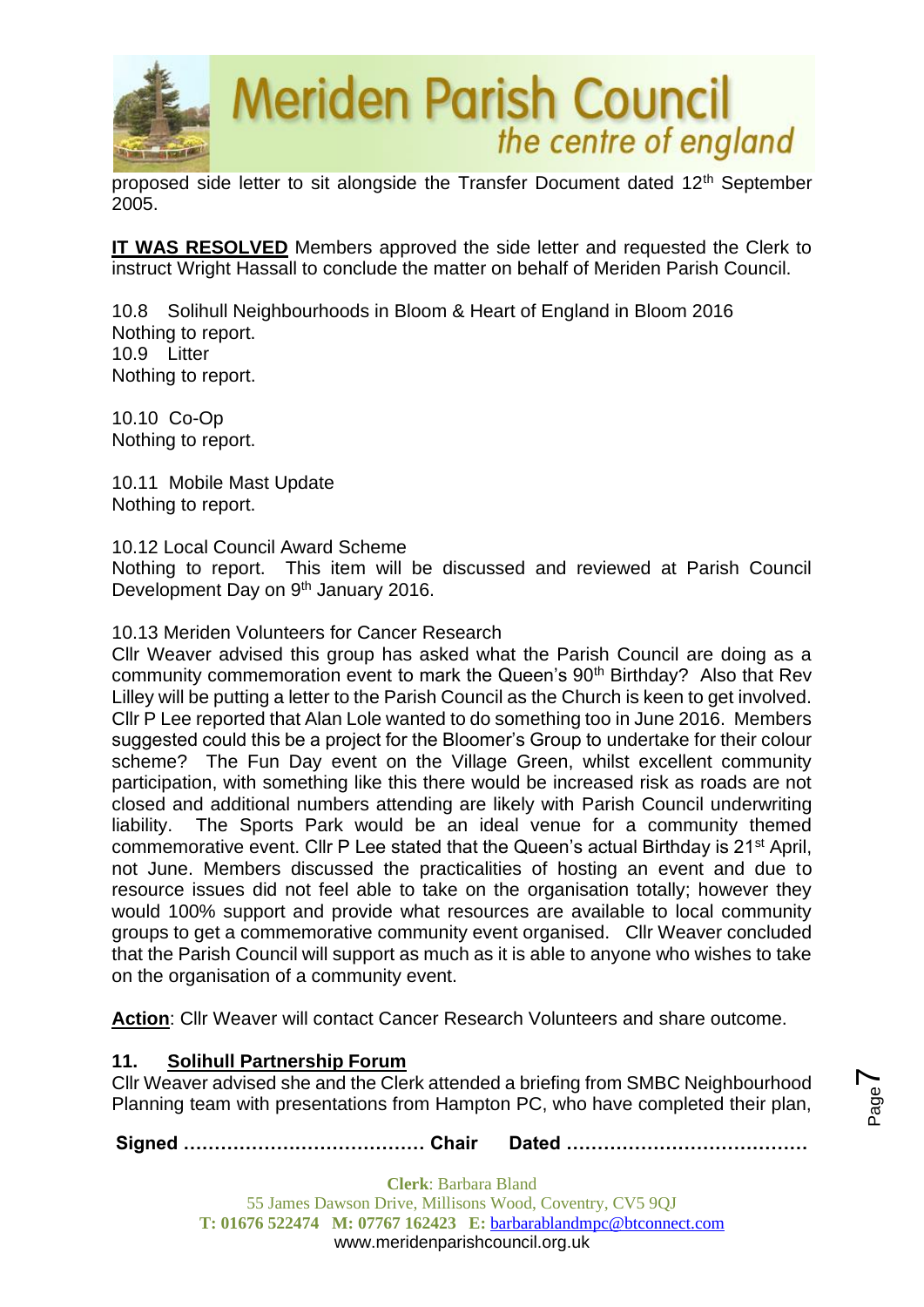

and Knowle & Dorridge Community Forum, who have just started, are formed as no Parish Council exists, and who many volunteers, leaving the session with a great deal of despondency.

Incorrect information has been given regarding Neighbourhood Plans linking to Local Plans, and with the onset of the Local Plan Review, any amendments made and subsequently adopted, the suggestion is that any Neighbourhood Plan must go through a similar review process. This has been challenged with Avon Planning and the Parish Council Planning Consultant is raising his concerns over the misinformation with SMBC on our behalf.

# **12. Planning Matters**

# 12.1 Neighbourhood Planning Update

Cllr Weaver advised that she and the Clerk had completed a Locality funding application for 5566K to assist with the budget required for the Neighbourhood Plan process. December's meeting has been cancelled and moved to 28<sup>th</sup> January 2016. An assembly has also been arranged between 08.20 and 09.30 on 28th January 2016 with 147 Meriden children/young people who attend Heart of England School, to share the neighbourhood plan process, meaning and gather comments from presentation and questionnaires.

Cllr Weaver has met with Neil Pearce and expressed concerns over resources and volunteer time, with no one having the capacity or technical expertise to assist with land issues linked to the work the Clerk has started. It is anticipated that this work will be integral to the writing of the Neighbourhood Plan and include Policy writing and review and evidence base benchmarking. Funding for this additional person has been included in the bid. Cllr Weaver thanked all volunteers and Councillors who sit on the steering group.

**Action**: Cllr Weaver and the Clerk will continue working through the process. The next meeting will be held at the Pavilion on 28<sup>th</sup> January 2016 at 19.15.

12.2 To receive update and status on Planning Applications

The Clerk had circulated Members with latest planning application updates available on the Parish Council website.

Cllr Weaver advised she attended the Pertemps Appeal at Sans Souci with Planning Consultant and residents and went on the site visit. It was noted that Parish and Neighbour Notification letters were either late being sent or not sent at all. The Parish Council comments to the Inspector had not been received and residents who had written letters had been advised of hearing date. There is an 8 week waiting period for the appeal decision to be made.

Cllr Lynch-Smith advised that she attended the Planning Inspector's site visit to Meriden Hall regarding the appeal by Morrison Park Homes to develop and expand

**Signed ………………………………… Chair Dated …………………………………**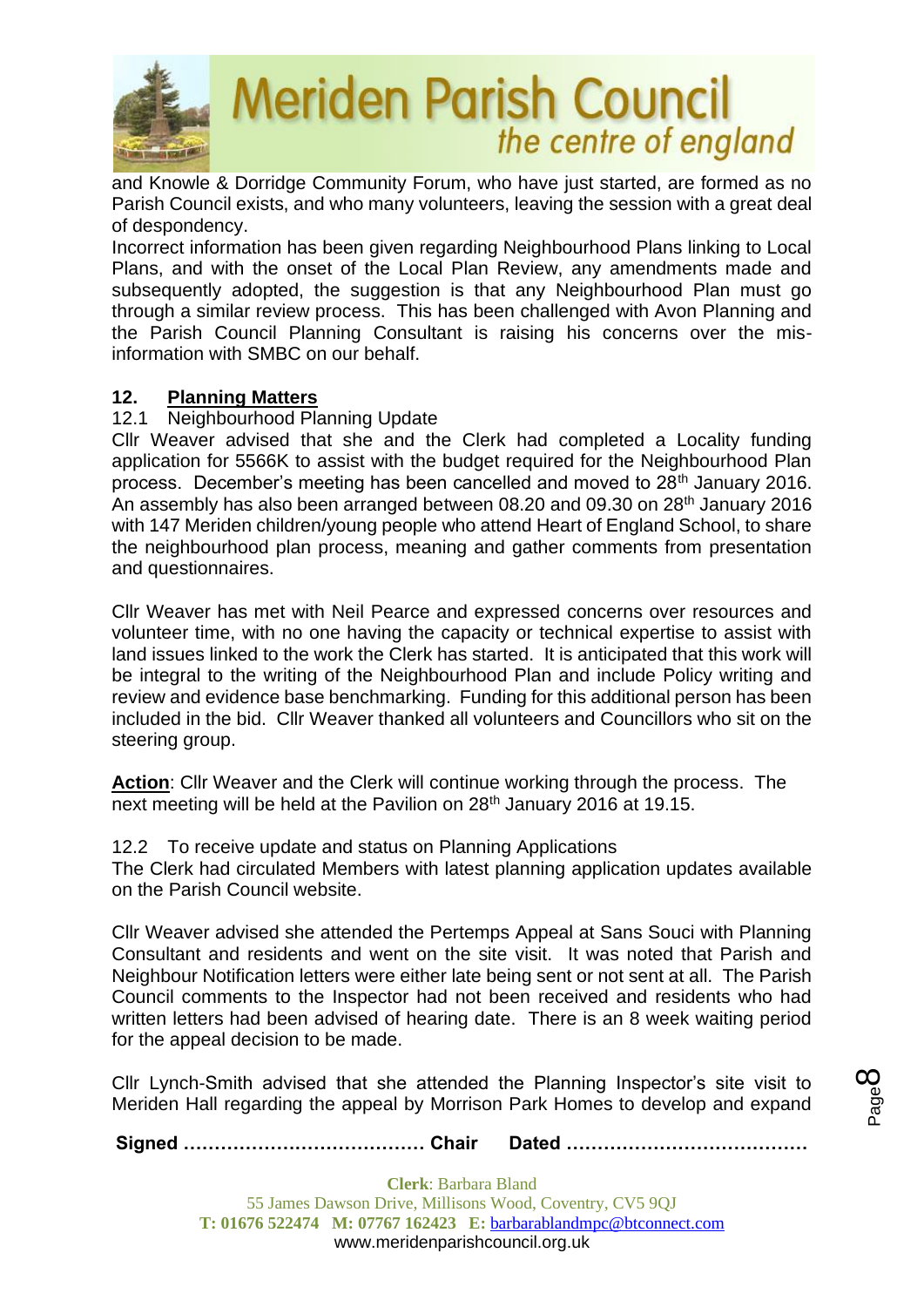

the site onto the Walled Garden, curtilage listed and part of the original Meriden Hall kitchen garden. Consideration was given to the wildlife habitat, TPO's and community open space.

There were questions allowed and any comments could not be recorded or become part of the decision making process. Pipework has already been put in for future development of this site linking mains services and utilities. Car parking remains an issue for residents. There is an 8 week waiting period for the appeal decision to be made.

# 12.2(i) To consider Planning Committee

This item is deferred to Parish Council Development Day on 9<sup>th</sup> January 2016.

**Action:** The Clerk to amend Standing Orders and Financial Regulations for the purpose of discretionary planning commitments.

12.3 Update of Old Garage & Caravan Storage Site, Birmingham Road

The Clerk reported that she has received an email from the applicant requesting a meeting on 23rd December. Unfortunately the office will be closed and a meeting will be arranged for the New Year.

# 12.4 Unlawful Caravan Storage Site

The Clerk reported that the appeal has upheld SMBC planning refusal; enforcement is in place and expires on 1st January 2016. Mr Wigfield, planning officer has stated that SMBC will pursue site occupant for removal of caravans and will go to court for eviction notice.

# 12.5 Land for Burial – Cllr Lynch-Smith

Cllr Lynch-Smith advised that she has met with Gordon Hull and Reverend Lilley. Another meeting will be arranged for January/February to start looking at suitable land including Diocese representation. All parties are keen to get something sorted. Cllr Weaver referred to briefing notes issued by WAL, and also stated that the issue is not for Parish Council solution with liability for any identified land; it should be noted that SMBC may be accountable to pursue a solution to the Parish's problem of land acquisition.

Action: Cllr Lynch-Smith to update at next meeting.

12.6 Planning Application Copse & Bridleway – change of use from unused land to common land

The Clerk has liaised with Mr Stephen Wilkinson and Mr Jim Butler regarding this issue. No 47 Strawberry Fields has been approved for change of use from unused land to garden. The historic copse and bridleway is being eroded by properties extending gardens. The Parish Council is working with SMBC officers to protect the

**Signed ………………………………… Chair Dated …………………………………**